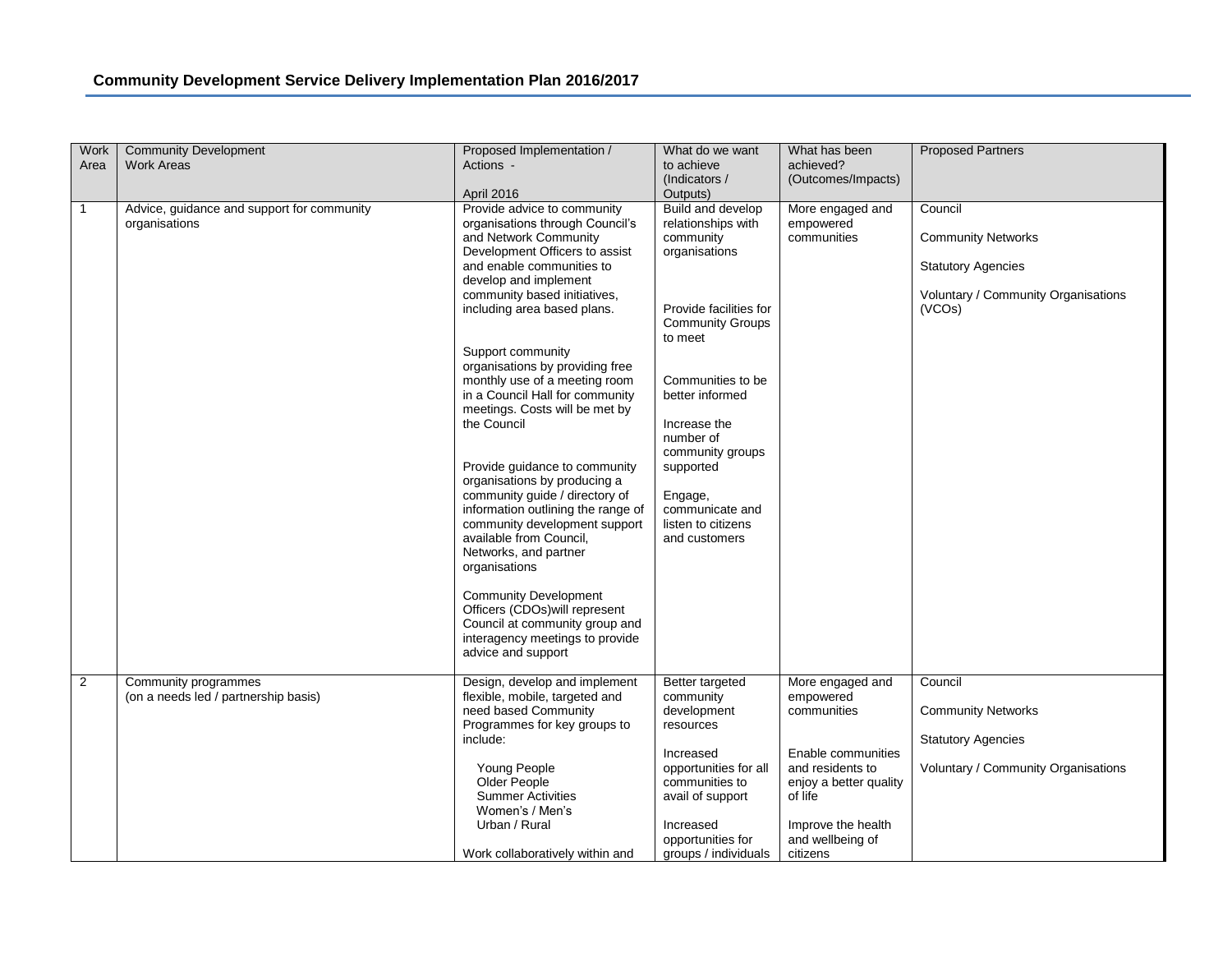| Work<br>Area | <b>Community Development</b><br><b>Work Areas</b> | Proposed Implementation /<br>Actions -<br>April 2016                                                                                                                                                                                                                                                                                                                                                                     | What do we want<br>to achieve<br>(Indicators /<br>Outputs)                                                                                                                                                                                                                  | What has been<br>achieved?<br>(Outcomes/Impacts)                                                                                                                                                                                                                                         | <b>Proposed Partners</b>                                                    |
|--------------|---------------------------------------------------|--------------------------------------------------------------------------------------------------------------------------------------------------------------------------------------------------------------------------------------------------------------------------------------------------------------------------------------------------------------------------------------------------------------------------|-----------------------------------------------------------------------------------------------------------------------------------------------------------------------------------------------------------------------------------------------------------------------------|------------------------------------------------------------------------------------------------------------------------------------------------------------------------------------------------------------------------------------------------------------------------------------------|-----------------------------------------------------------------------------|
|              |                                                   | across all Council departments<br>to provide relevant community<br>based programmes to include:<br>Leisure/Sports<br>Wellbeing<br>Arts, Crafts and Culture<br>Environmental initiatives<br>To develop and implement a<br>community response programme<br>to deal with emerging issues                                                                                                                                    | to participate in<br>community based,<br>needs led<br>programmes                                                                                                                                                                                                            | Contribute to the 5<br>ways of wellbeing -<br>Give, Connect, Keep<br>Learning, Be Active<br>and Take Notice                                                                                                                                                                              |                                                                             |
| 3a           | To promote and support local volunteering         | Develop a Corporate Volunteer<br>Policy which incorporates<br>relevant staff training<br>Develop opportunities for<br>volunteering within Council<br>To host Volunteer Recognition<br>Event<br>Work in collaboration with<br>dedicated Volunteer<br>organisations to promote and<br>support volunteering<br><b>Promote Volunteer Opportunities</b><br>across the Borough<br>Develop greater awareness of<br>volunteering | Introduce<br>processes and<br>procedures that<br>support and value<br>the contribution of<br>volunteering across<br>the Council<br>Raise the profile of<br>volunteering in the<br>community<br>Increase the<br>number of people<br>engaging in<br>community<br>volunteering | Increase volunteers'<br>empowerment<br>leading to more<br>engaged and<br>empowered<br>communities<br>Improve health and<br>wellbeing and<br>promote active<br>lifestyles<br>Contribute to the 5<br>ways of Wellbeing -<br>Give, Connect, Keep<br>Learning, Be Active<br>and Take Notice. | Council<br><b>Community Networks</b><br>Voluntary / Community Organisations |
| 3b           | Training for volunteers                           | Develop a community based<br>Volunteer Training Programme<br>to include for example:<br>Governance<br><b>Committee Skills</b><br><b>Financial Management</b><br><b>Project Management</b><br>Safeguarding<br>Food Hygiene<br><b>First Aid</b><br>Marshalling<br>Provide relevant accredited<br>training opportunities                                                                                                    | Increased<br>knowledge and<br>skills and capacity<br>of community<br>groups and<br>volunteers<br>Support the<br>sustainability of<br>community<br>organisations<br>Increase number of<br>learning                                                                           | Supporting people to<br>take part in civic life<br>Enhancing<br>employability of<br>volunteers<br>Contribute to the 5<br>ways of Wellbeing,<br>specifically Keep<br>Learning, Connect<br>and Be Active                                                                                   | Council<br><b>Community Networks</b><br>Voluntary / Community Organisations |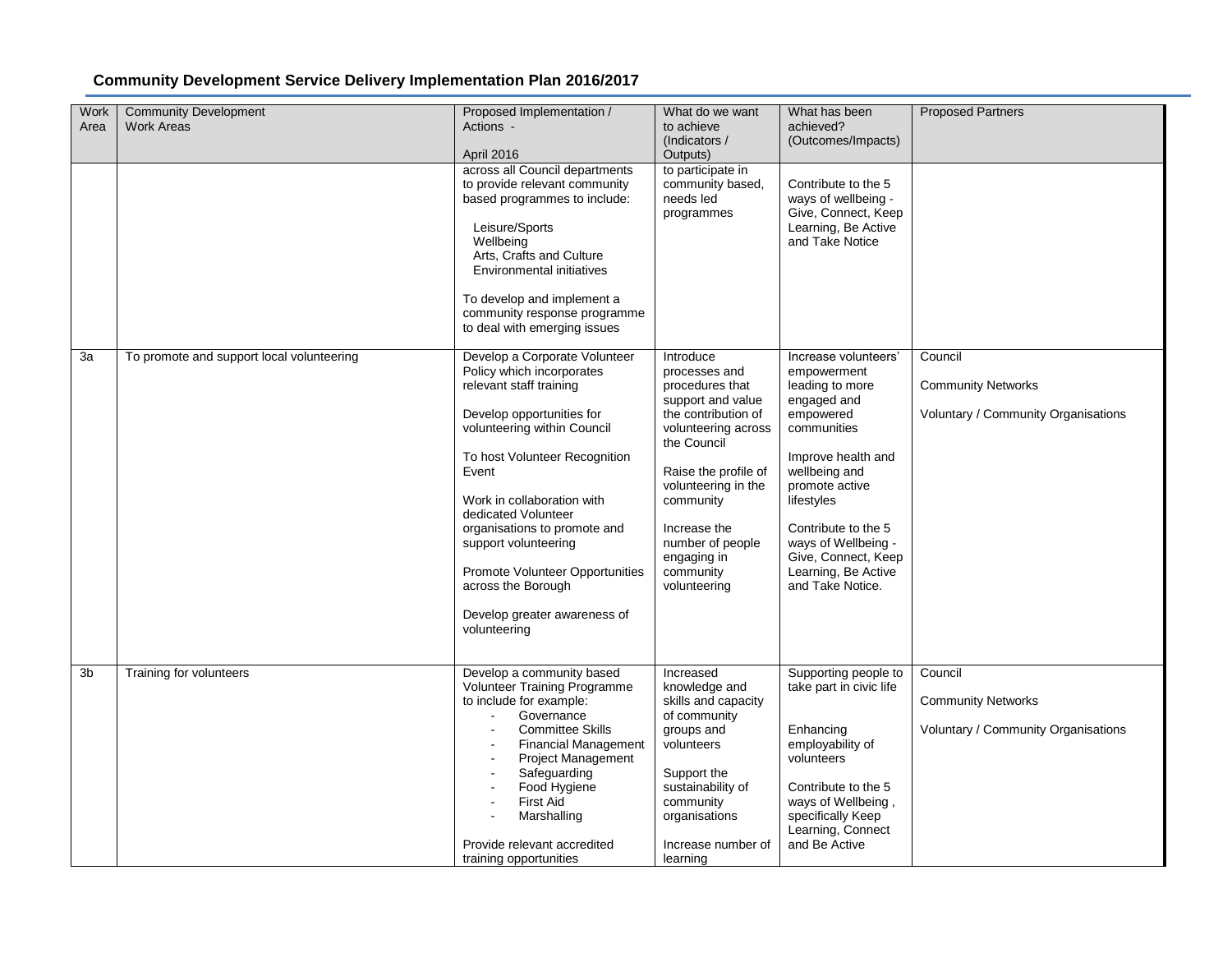| Work<br>Area | <b>Community Development</b><br><b>Work Areas</b> | Proposed Implementation /<br>Actions -<br>April 2016                                                                                                                                                                                                                                                                                                                                                                                                                                                                                                                                                                                                                                                                                                                               | What do we want<br>to achieve<br>(Indicators /<br>Outputs)                                                                                                                                                                                                                                                                                                                                                                                                    | What has been<br>achieved?<br>(Outcomes/Impacts)                                                                                                                                                                                                  | <b>Proposed Partners</b>                                                                                                                                               |
|--------------|---------------------------------------------------|------------------------------------------------------------------------------------------------------------------------------------------------------------------------------------------------------------------------------------------------------------------------------------------------------------------------------------------------------------------------------------------------------------------------------------------------------------------------------------------------------------------------------------------------------------------------------------------------------------------------------------------------------------------------------------------------------------------------------------------------------------------------------------|---------------------------------------------------------------------------------------------------------------------------------------------------------------------------------------------------------------------------------------------------------------------------------------------------------------------------------------------------------------------------------------------------------------------------------------------------------------|---------------------------------------------------------------------------------------------------------------------------------------------------------------------------------------------------------------------------------------------------|------------------------------------------------------------------------------------------------------------------------------------------------------------------------|
|              |                                                   | Support Community Networks to<br>deliver training.                                                                                                                                                                                                                                                                                                                                                                                                                                                                                                                                                                                                                                                                                                                                 | opportunities for<br>volunteers<br>Improved<br>accredited learning<br>among<br>communities and<br>volunteers<br>Improvements in<br>quality and<br>coordination of<br>community<br>development<br>activity.                                                                                                                                                                                                                                                    |                                                                                                                                                                                                                                                   |                                                                                                                                                                        |
| 4            | Grant aid funding                                 | Develop a Council wide<br>Corporate Grant Policy include a<br>timeline for funding calls<br>Deliver a series of grant<br>information workshops focusing<br>on the grants application<br>process, administration and<br>claims procedures<br>Provide a rolling programme of<br>funding for community<br>organisations to start up<br>Provide funding to support<br>community identified and led<br>activities:<br>Provide funding for communities<br>to run local festivals through the<br><b>Community Festival Fund</b><br>scheme including financial<br>support for commemorative<br>events<br>Provide funding to support<br>running costs and project costs<br>of community organisations<br>through the Community<br>Development Grant scheme<br>Provide financial support for | Develop a<br>consistent Council<br>wide approach to<br>the administration<br>of grant schemes<br>Simplify<br>administration and<br>grant processes<br>Support potential<br>grant applicants<br>Increase the<br>number of<br>successful grant<br>applications<br>Enable and support<br>new / emerging<br>community<br>organisations<br>To support<br>activities generated<br>by communities<br>Support delivery by<br>local community<br>development<br>groups | More engaged and<br>empowered<br>communities<br>Foster a united<br>community based on<br>equality of<br>opportunity, good<br>relations and<br>reconciliation.<br>Increase the number<br>of residents who feel<br>proud to live in the<br>Borough. | Council<br><b>Community Development</b><br><b>Council Departments</b><br><b>Community Networks</b><br><b>DSD</b><br><b>DCAL</b><br>Voluntary / Community Organisations |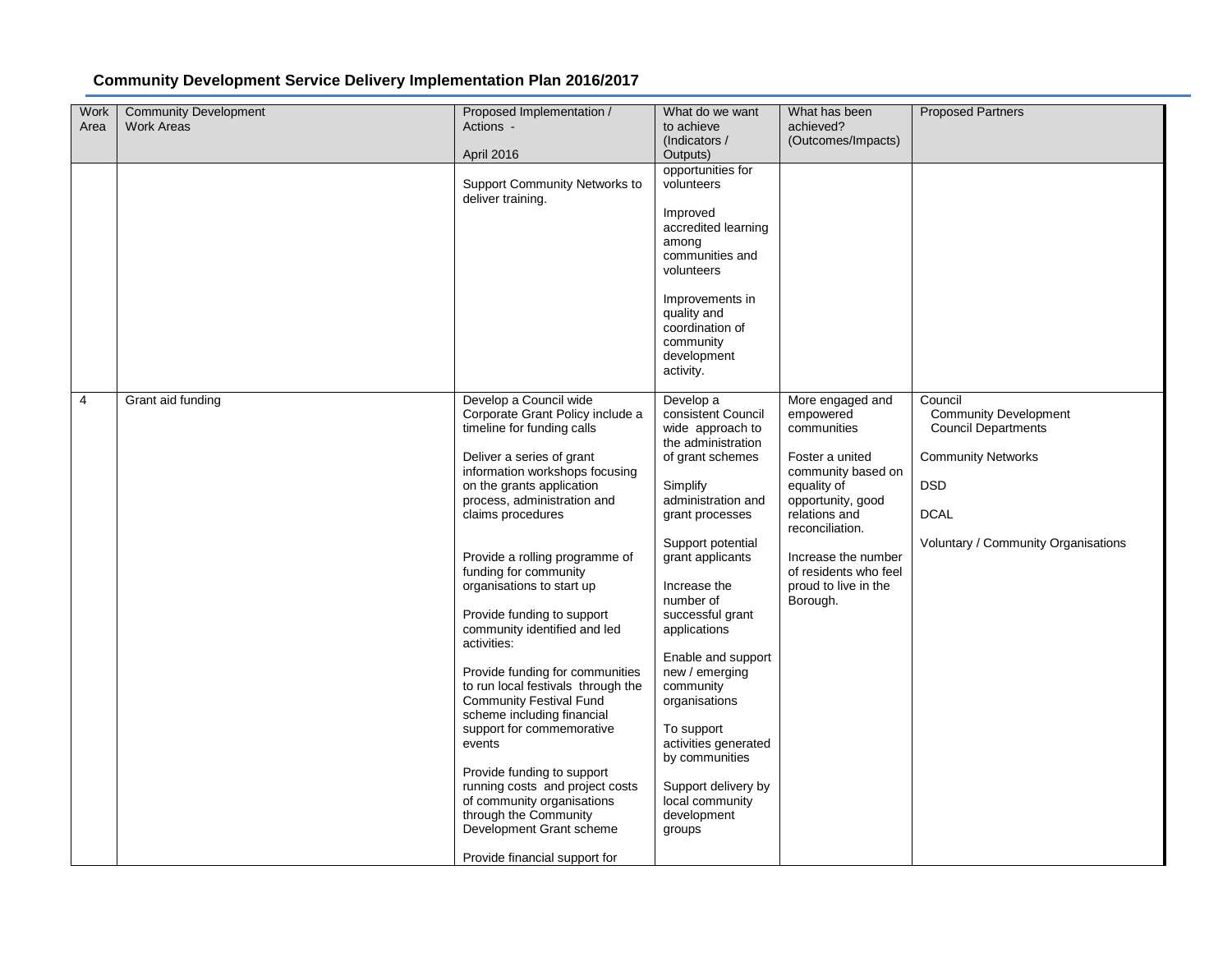| Work<br>Area | <b>Community Development</b><br><b>Work Areas</b>              | Proposed Implementation /<br>Actions -<br>April 2016                                                                                                                                                                                                                                                                                                                                                                                                                                                                                       | What do we want<br>to achieve<br>(Indicators /<br>Outputs)                                                                                                                                                                                                                                                                                                                                                           | What has been<br>achieved?<br>(Outcomes/Impacts)                                                                                                                    | <b>Proposed Partners</b>                                                                                 |
|--------------|----------------------------------------------------------------|--------------------------------------------------------------------------------------------------------------------------------------------------------------------------------------------------------------------------------------------------------------------------------------------------------------------------------------------------------------------------------------------------------------------------------------------------------------------------------------------------------------------------------------------|----------------------------------------------------------------------------------------------------------------------------------------------------------------------------------------------------------------------------------------------------------------------------------------------------------------------------------------------------------------------------------------------------------------------|---------------------------------------------------------------------------------------------------------------------------------------------------------------------|----------------------------------------------------------------------------------------------------------|
|              |                                                                | community groups including the<br>compilation/ verification of grant<br>claims<br>Assist communities to identify<br>and apply for other relevant<br>sources of funding<br>To encourage a collaborative<br>strategic approach to securing<br>funding                                                                                                                                                                                                                                                                                        |                                                                                                                                                                                                                                                                                                                                                                                                                      |                                                                                                                                                                     |                                                                                                          |
| 5            | Encourage community partnerships and collaborative<br>working. | Support community development<br>service delivery by Ards<br>Community Network, County<br>Down Rural Community Network<br>and North Down Community<br>Network (also known as SECDN)<br>Work collaboratively with other<br>relevant voluntary / community<br>support organisations such as<br>EA, NIHE, SEHSCT, YMCA etc<br>Support internal and external<br>collaborative working models<br>that will assist the<br>implementation of community<br>development service delivery<br>Identify and promote suitable<br>collaborative projects | To develop a<br>coordinated<br>approach to<br>community<br>development to<br>maximize impact<br>Partner<br>organisations<br>working together to<br>achieve common<br>objectives<br>Improvements in<br>quality and<br>coordination of<br>community<br>development<br>activity<br>CD resources will<br>be deployed to<br>greater effect as a<br>result of improved<br>coordination and<br>planning between<br>agencies | Improved<br>partnership working<br>Establish and grow<br>productive<br>partnerships<br>Enable communities<br>and residents to<br>enjoy a better quality<br>of life. | Council<br><b>Community Networks</b><br><b>Statutory Partners</b><br>Voluntary / Community Organisations |
| 6            | Share good practice and learning                               | Design and deliver showcase<br>events across the Borough<br>Work collaboratively with the<br>local Community Development<br>Networks to promote good<br>practice and networking                                                                                                                                                                                                                                                                                                                                                            | Enable community<br>groups to network,<br>learn from and<br>support each other<br>Increase the<br>sharing / exchange<br>of experiences and                                                                                                                                                                                                                                                                           | More engaged and<br>empowered<br>communities<br>Enable communities<br>and residents to                                                                              | Council<br><b>Community Networks</b><br><b>Statutory Partners</b><br>Voluntary / community organisations |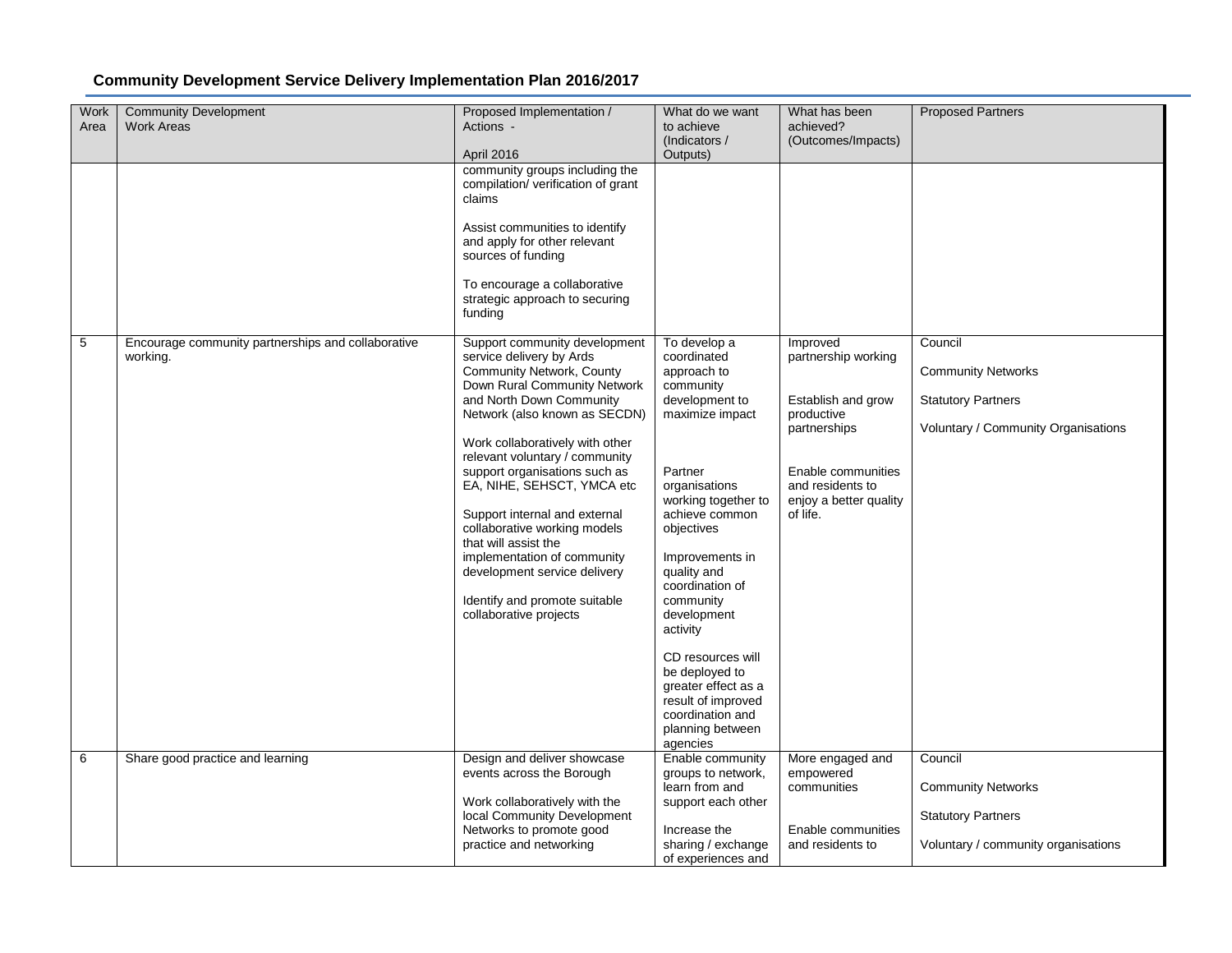| Work<br>Area   | <b>Community Development</b><br><b>Work Areas</b> | Proposed Implementation /<br>Actions -                                 | What do we want<br>to achieve      | What has been<br>achieved? | <b>Proposed Partners</b>            |
|----------------|---------------------------------------------------|------------------------------------------------------------------------|------------------------------------|----------------------------|-------------------------------------|
|                |                                                   |                                                                        | (Indicators /                      | (Outcomes/Impacts)         |                                     |
|                |                                                   | April 2016                                                             | Outputs)                           |                            |                                     |
|                |                                                   | Assist with the marketing and                                          | information on                     | enjoy a better quality     |                                     |
|                |                                                   | promotion of community                                                 | community                          | of life.                   |                                     |
|                |                                                   | initiatives, activities and events                                     | development                        |                            |                                     |
|                |                                                   |                                                                        | activity                           | Increase the number        |                                     |
|                |                                                   |                                                                        | Encourage                          | of residents who feel      |                                     |
|                |                                                   |                                                                        | communities to                     | proud to live in the       |                                     |
|                |                                                   |                                                                        | embrace diverse                    | Borough                    |                                     |
|                |                                                   |                                                                        | perspectives and                   |                            |                                     |
|                |                                                   |                                                                        | avoid reinventing                  |                            |                                     |
|                |                                                   |                                                                        | the wheel                          |                            |                                     |
|                |                                                   |                                                                        | Strengthening                      |                            |                                     |
|                |                                                   |                                                                        | Communities by                     |                            |                                     |
|                |                                                   |                                                                        | supporting sharing                 |                            |                                     |
|                |                                                   |                                                                        | of good practice,                  |                            |                                     |
|                |                                                   |                                                                        | ownership, and<br>partnership      |                            |                                     |
|                |                                                   |                                                                        |                                    |                            |                                     |
| $\overline{7}$ | Councils' community engagement strategy           | To contribute to the development                                       | Communications                     | More engaged and           | Council                             |
|                |                                                   | and implementation of the                                              | with communities                   | empowered                  |                                     |
|                |                                                   | Councils community<br>engagement strategy                              | improved                           | communities                | <b>Community Networks</b>           |
|                |                                                   |                                                                        | To communicate                     |                            | Voluntary / community organisations |
|                |                                                   | <b>Promote Community</b>                                               | and engage with                    |                            |                                     |
|                |                                                   | <b>Development Services</b>                                            | communities and                    |                            |                                     |
|                |                                                   |                                                                        | disseminate                        |                            |                                     |
|                |                                                   | To develop and maintain a<br>community register                        | information and<br>good practice.  |                            |                                     |
|                |                                                   |                                                                        |                                    |                            |                                     |
|                |                                                   | Support internal and external                                          | Assist sustained                   |                            |                                     |
|                |                                                   | collaborative working models                                           | community                          |                            |                                     |
|                |                                                   | Ensure linkages and strategic fit                                      | engagement and<br>inform community |                            |                                     |
|                |                                                   | with Community Planning                                                | planning                           |                            |                                     |
|                |                                                   |                                                                        |                                    |                            |                                     |
| 8              | Other Community Services provision                | Develop and implementation a                                           | Communications                     | More engaged and           | Council                             |
|                |                                                   | Community Charter, outlining<br>key principles and                     | with communities<br>improved       | empowered<br>communities   | <b>Community Networks</b>           |
|                |                                                   | responsibilities on how we can                                         |                                    |                            |                                     |
|                |                                                   | work and support each other.                                           | Build and develop                  |                            | <b>Statutory Partners</b>           |
|                |                                                   |                                                                        | relationships with                 |                            |                                     |
|                |                                                   |                                                                        | community                          |                            | Voluntary / community organisations |
|                |                                                   | Provide financial support for the<br>delivery of local Advice Services | organisations                      |                            |                                     |
|                |                                                   | for citizen's & communities                                            | Increased                          |                            |                                     |
|                |                                                   | across the Borough.                                                    | opportunities for                  |                            |                                     |
|                |                                                   |                                                                        | groups / individual                |                            |                                     |
|                |                                                   |                                                                        | to avail of high                   |                            |                                     |